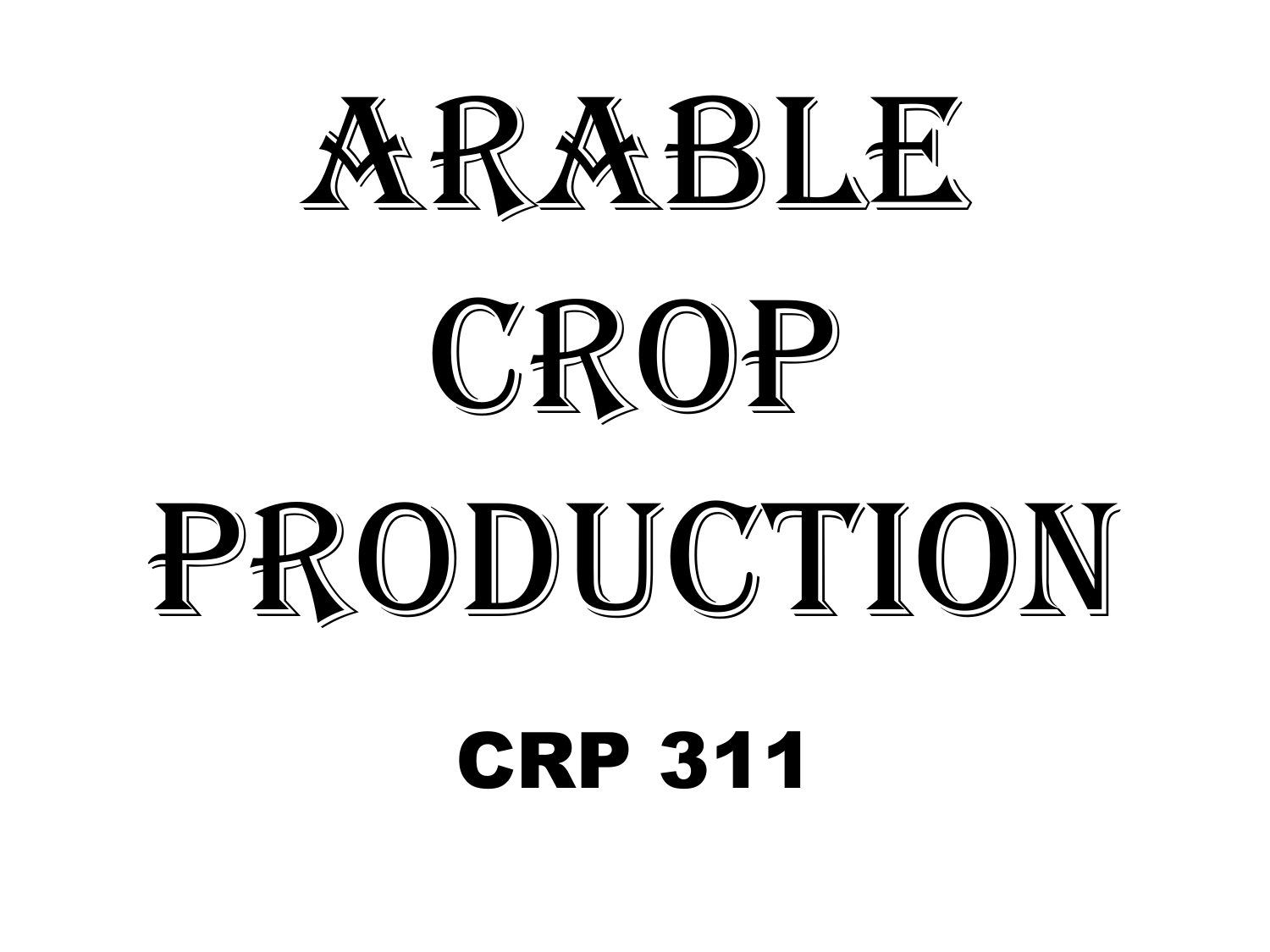# **CEREALS/GRAIN CROPS**

- Cereals are grasses grown for their edible seeds in form of grains.
- Examples of cereals include rice, maize, sorghum, wheats, barley, oats, etc

#### **RICE**

- Rice is botanically called *Oriza sativa*
- Family Poaceae (Gramineae)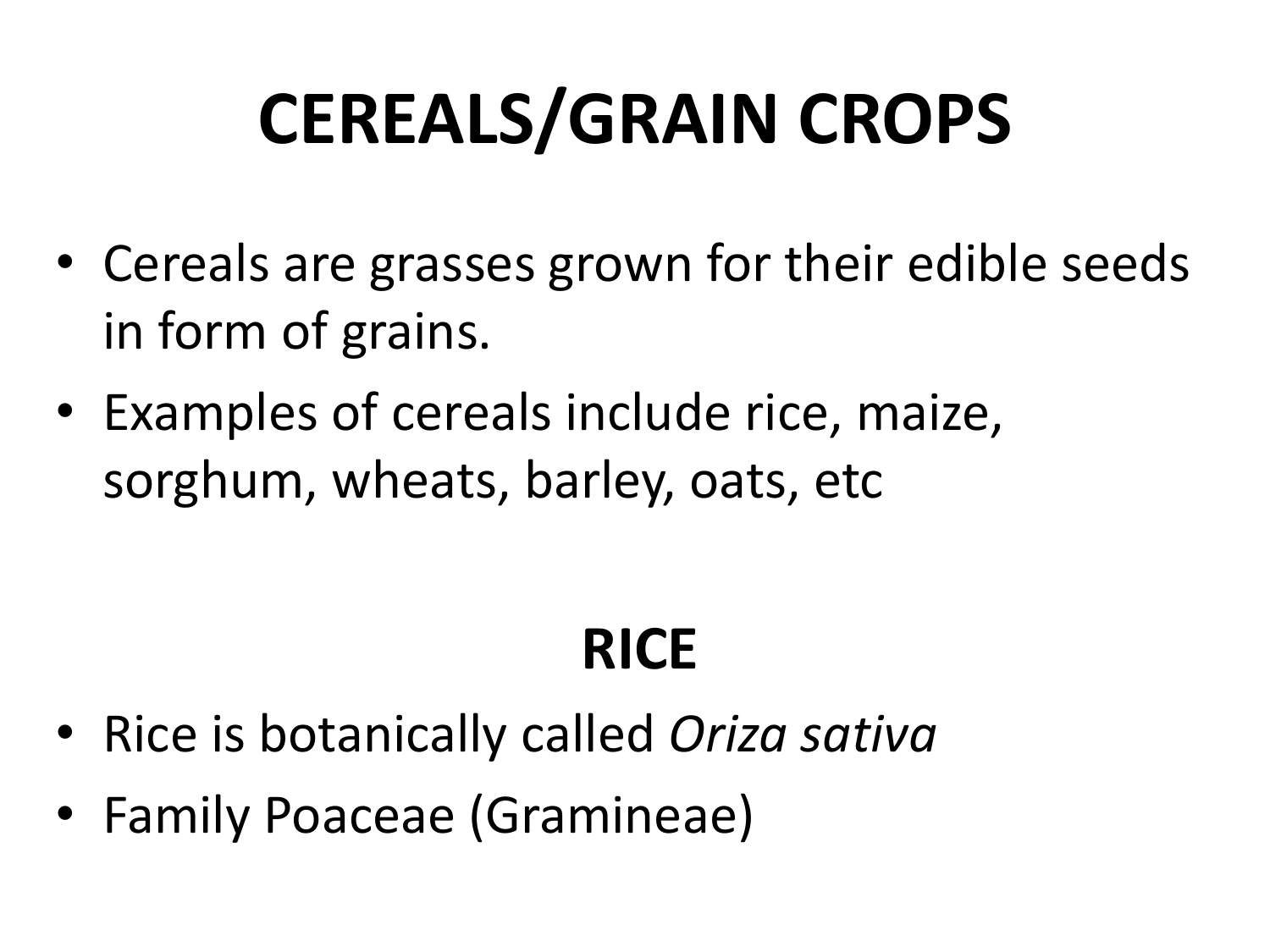# **Origin**

- O. sativa evolved in Asia
- O. sativa was brought from Asia to Africa via different routes
- O. sativa migrated from Egypt to west Africa about 800-900 AD
- The final penetration to Africa was along the slave trade route1500 AD
- Other improved varieties of rice are ITA 150, ITA 321, ITA 360 , ITA 257, ITA 128. FARO varieties are also available.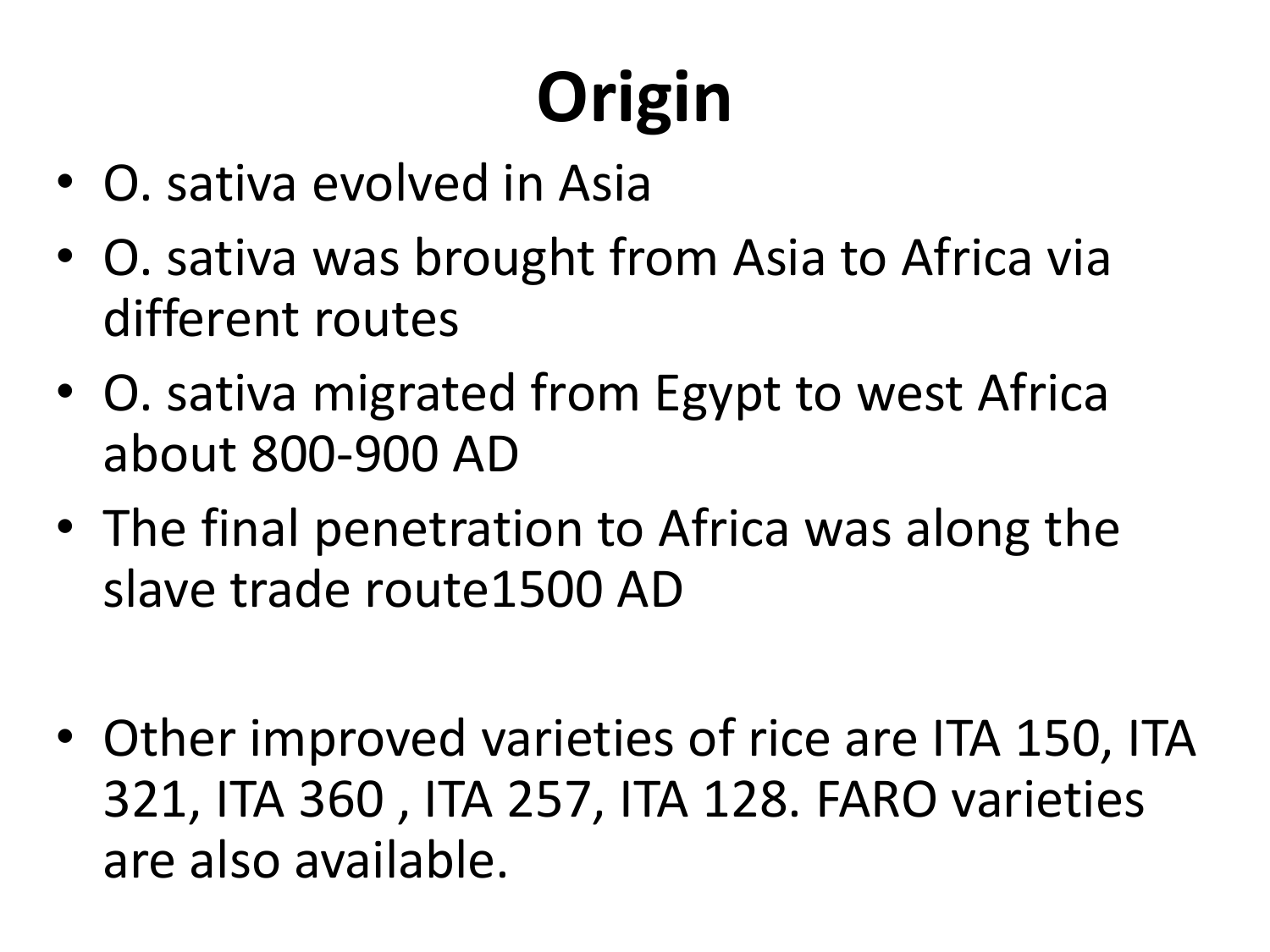#### Cultivated varieties

- The new rice for Africa(NERICA) has been spreading rapidly in sub –saharan Africa
- NERICA is obtained by crossing Oriza sativa with Oriza globerima to produce high yielding and drought resistant variety(NERICA)
- WARDA named NERICA 1-7 in 2005 and named upland NERICA 8- 18
- Other improved varieties of rice are ITA150,ITA321,ITA360,ITA257,1TA128rietie
- FARO Varieties are also available.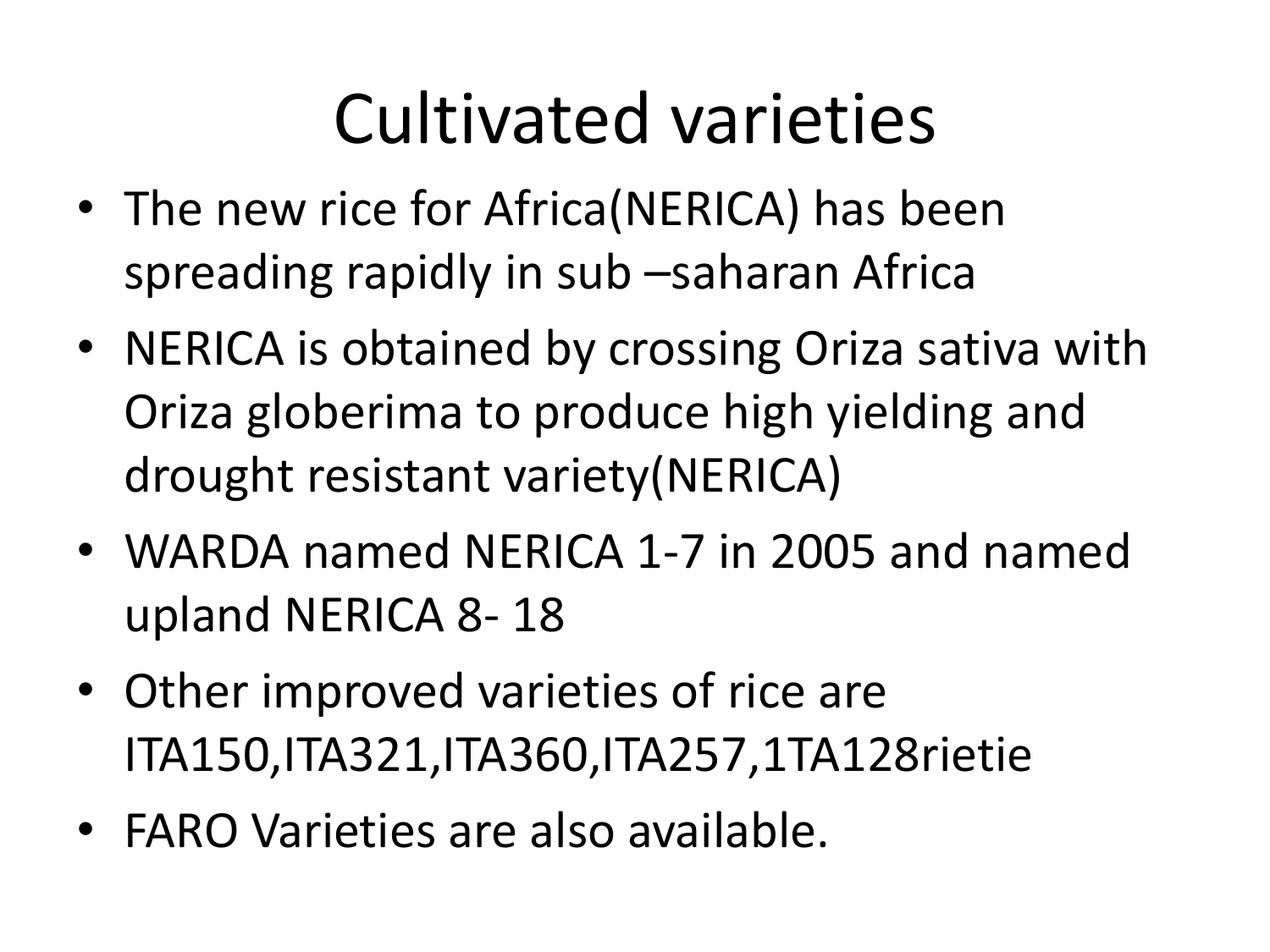# **Ecology**

- Soil requirements Rice grows on dry or flooded soil and at elevation ranging from sea level to at least 2400m.
- Temperature The average temperature during the growing season ranges from 20- 38<sup>0</sup>C.
- Night temperature below  $15^{\circ}$ C can cause spikelet sterility.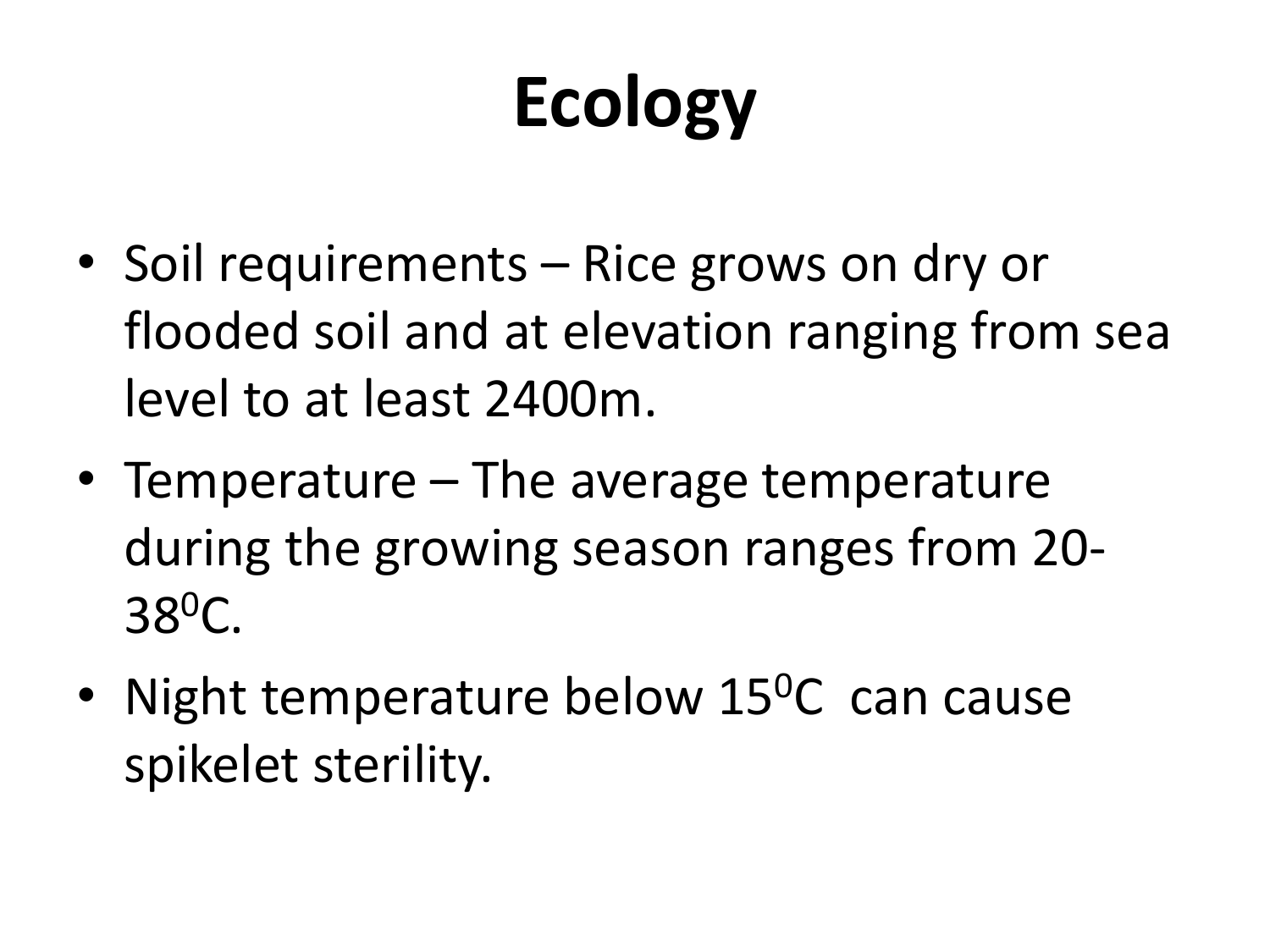- Temperature above 21<sup>o</sup>C are needed for an thesis and pollination.
- Upland rice requires an average rainfall of 750mm over a period of 3-4 months and does not tolerate desiccation.
- Lowland rice tends to be concentrated on flat lowland, river basins and deltas.
- The average requirement for irrigated rice is 1200mm per crop or 200mm of rainfall per month an equivalent amount from irrigation
- Traditional cultivars are photoperiod sensitive and flowers when day length is short.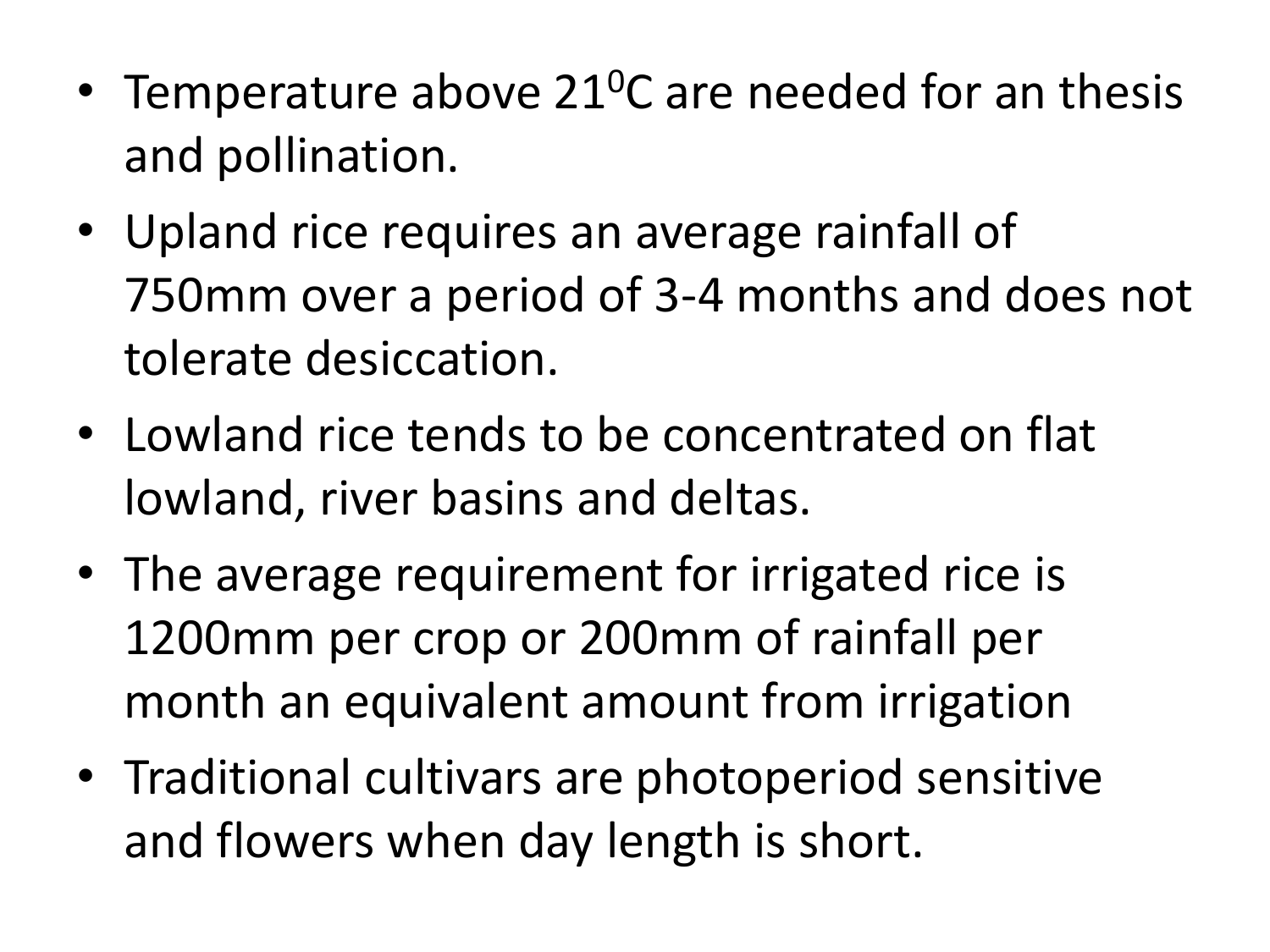# Soil

- The soil on which rice grows varies greatly. Textures ranges from sand to clay.
- Organic matter content from 0-50%
- Ph from 3-10
- Salt content 1%
- Nutrient availability from acute deficiency to surplus.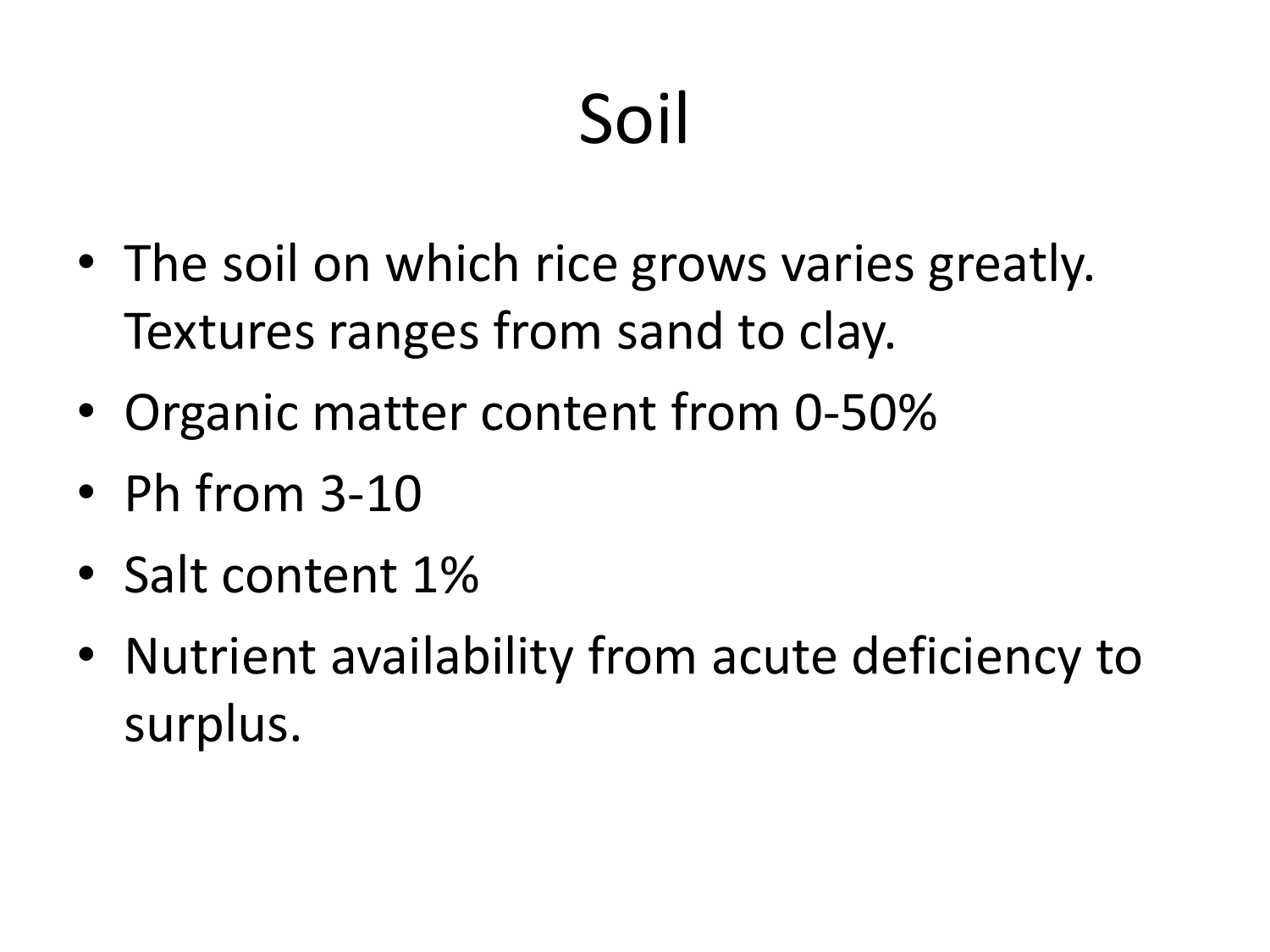### Propagation and planting

- Rice is propagated by seed. 1000 seed weight is 20-35g.
- Seeds may either be broadcast or drilled directly in the field.
- The seeds can be grown in nursery and then transplanted.
- Direct seedling is done in dry or puddle soil.
- In puddle soil, pre germinated seeds are broadcast.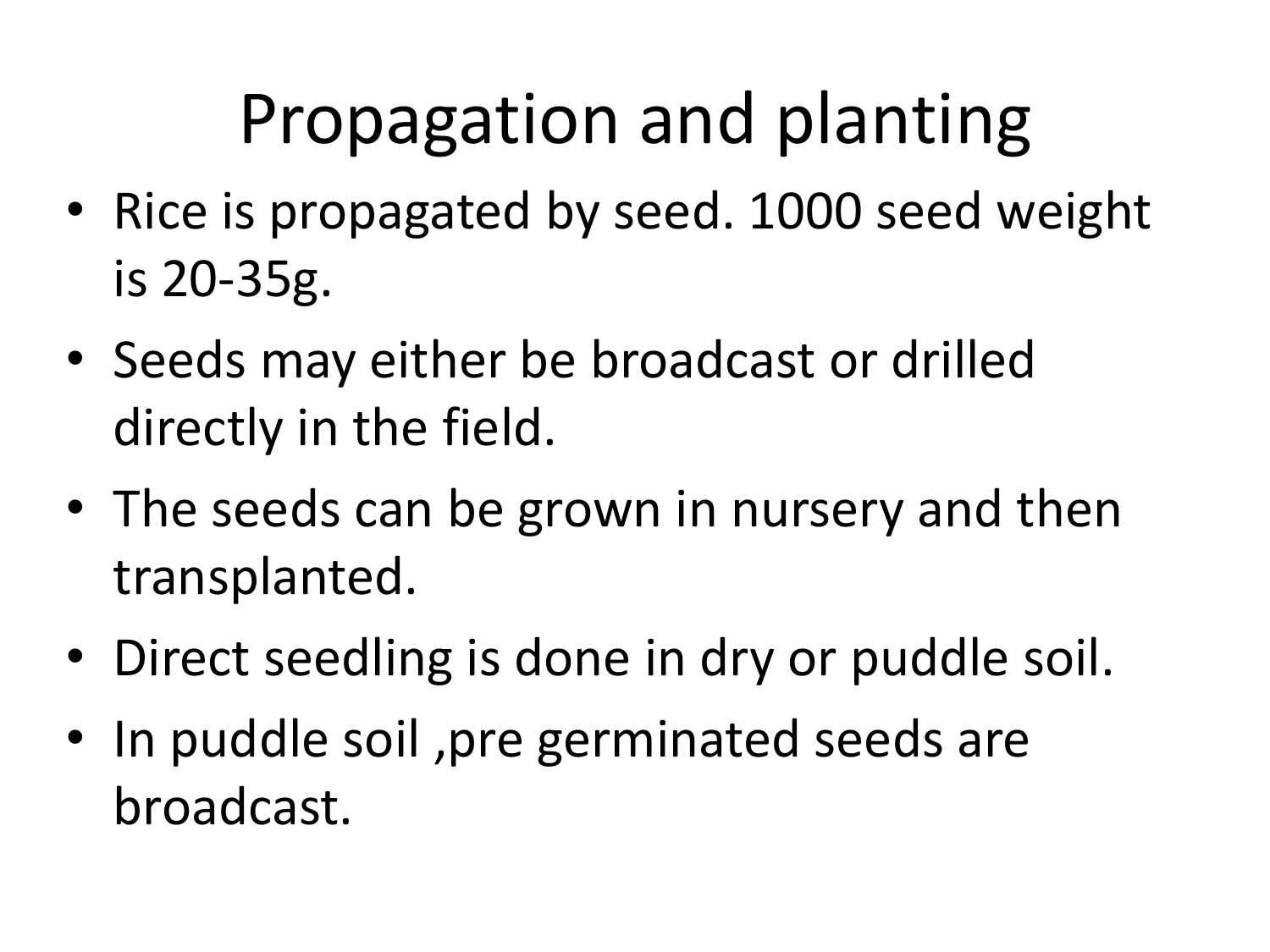#### Propagation contd.

After sowing, the water level is kept at 0-5cm under tropical condition.

- Seeds are planted at the onset of rain. In dry season, seeds are sown immediately after land preparation.
- Germination occurs after heavy rain
- Upland rice which may be sub-divided into
- Dry land rice where moisture supply is entirely dependent on rainfall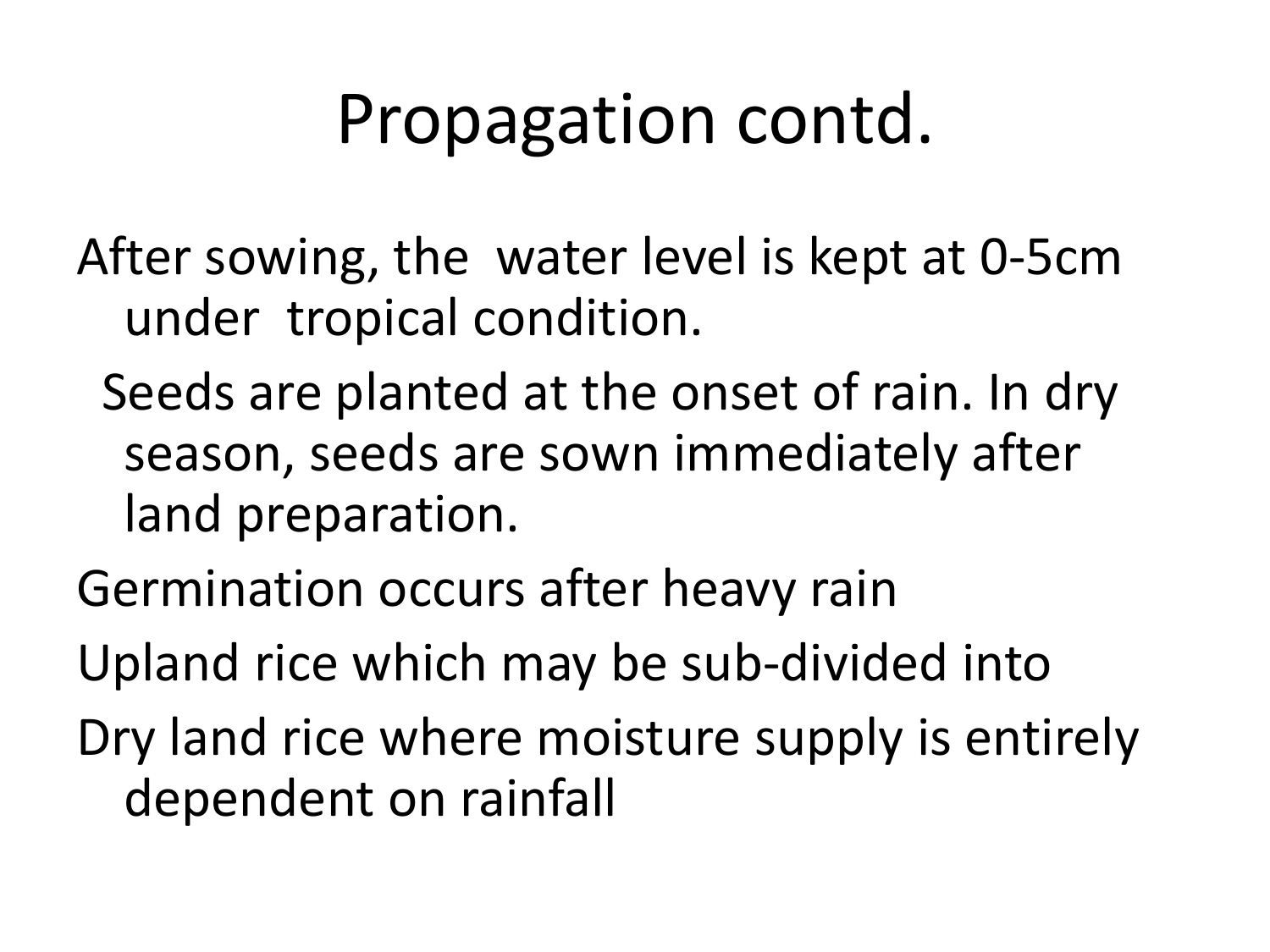#### Propagation contd.

- Hydromophic rice where the rooting zone is periodically saturated by a fluctuating water table in addition to rainfall.
- Lowland rice including mangrove swamp rice along the coastal region.
- Inland swamp rice with varying degree of flooding.
- Deep water rice-in which the rapid growth of the inter node keep pace with the rising water up to 5m or more starting from 50cm of standing water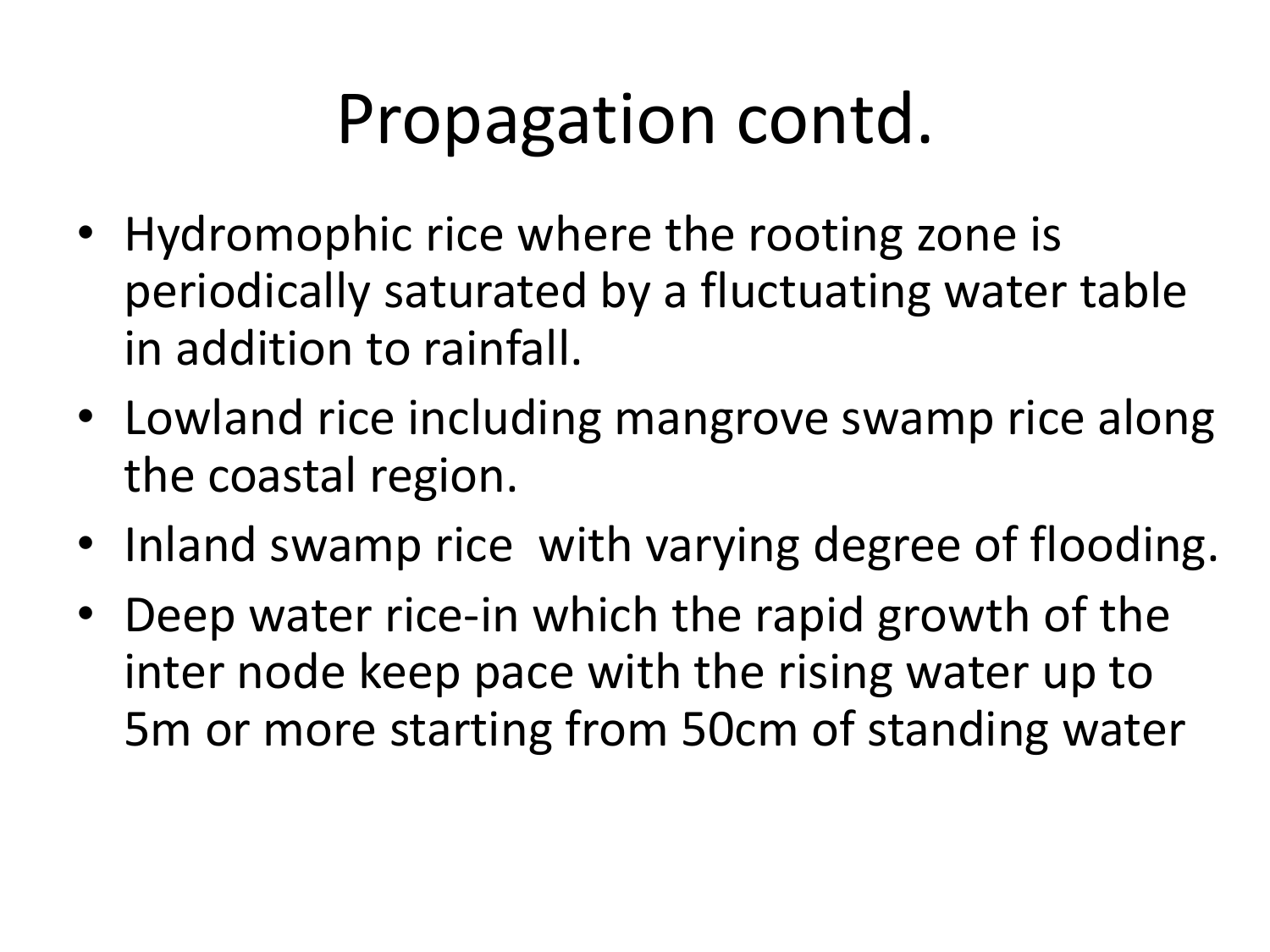#### Cultural practices. Upland rice production.

- Land is cleared through slashing and burn practices.
- Soil is ploughed and harrow with appropriate implement.
- The rice is broadcast or dibbled when the rain starts.
- It can be intercropped with other crop such as cassava, maize,cowpea,groundnut and other pulse crop.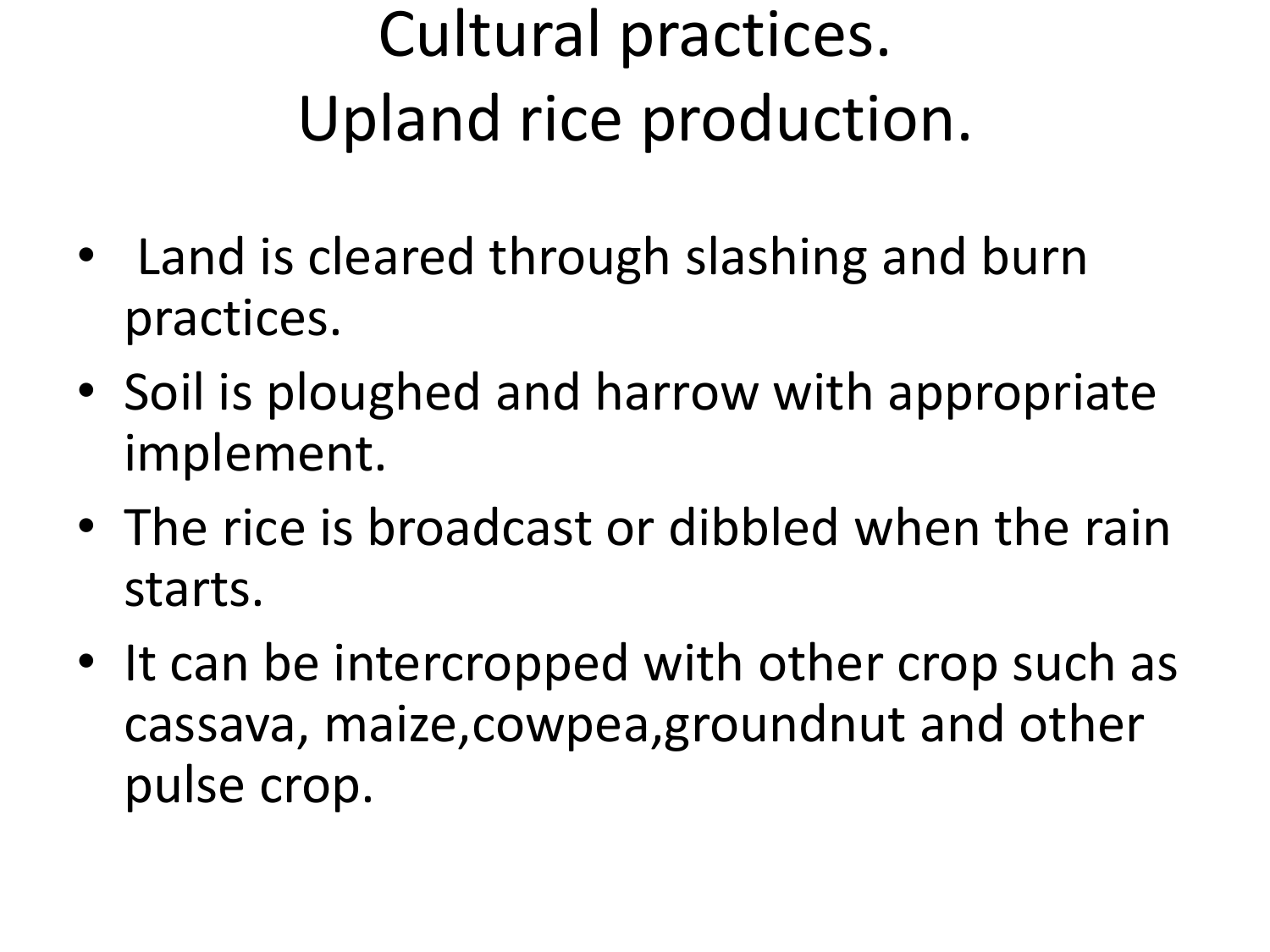#### Lowland rice production

- In lowland rain fed Riceland is mostly prepared while it is wet and plough to a dept of 10-20cm using plough.
- It can also be ploughed by using hoe preferably when there is little water on the land.
- The broken soil is then puddle with water
- Puddling prevents moisture loss by percolation, enhances better weed control and easy transplanting.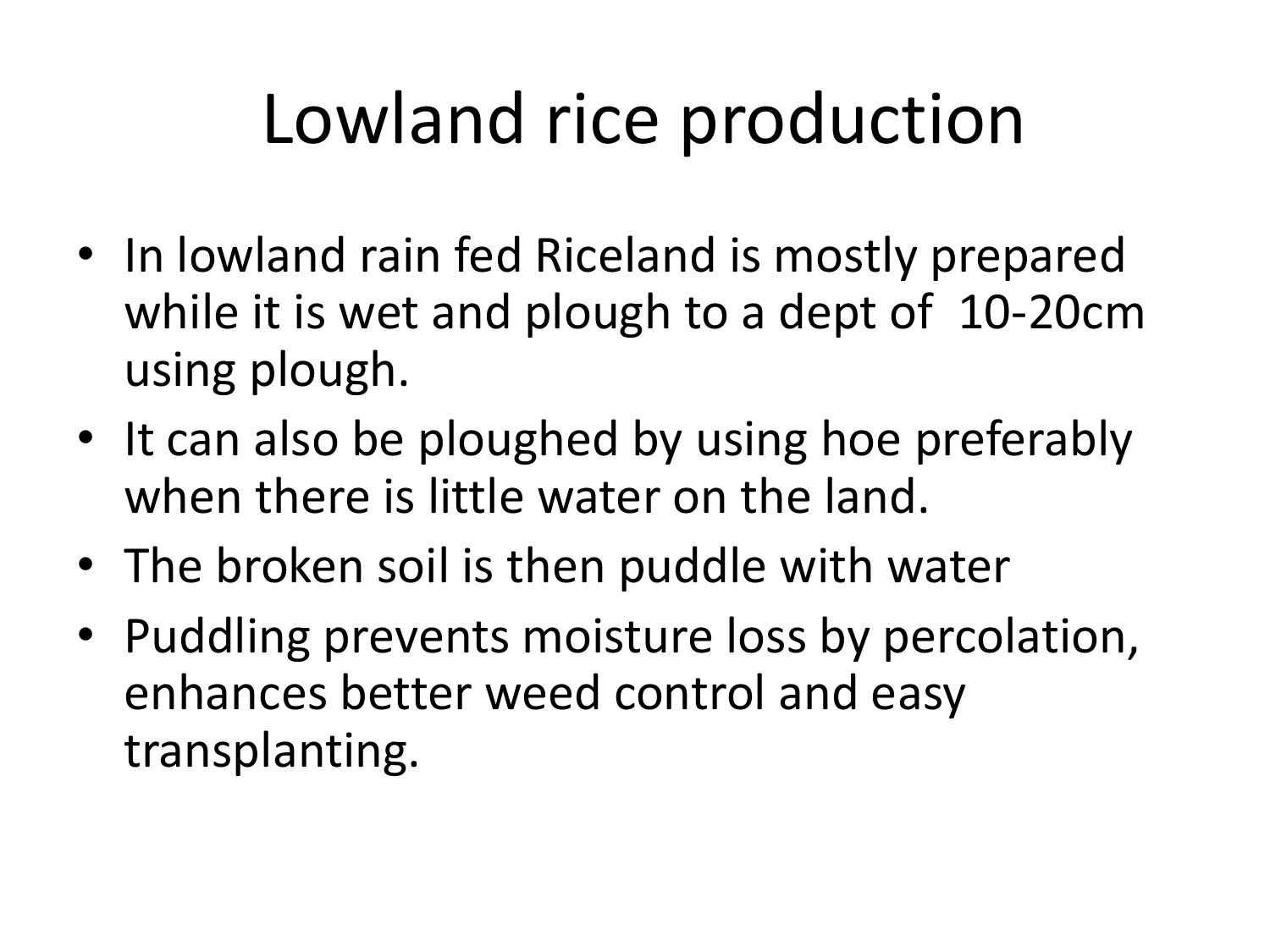#### Lowland rice cultivation practices

- Seedlings are mostly raised on wet or dry nursery beds.
- Wet nursery beds are made in puddle or wet field
- 50-60kg rice is normally utilized to plant one hectare.
- Dry nursery beds are prepared near water source before land preparation.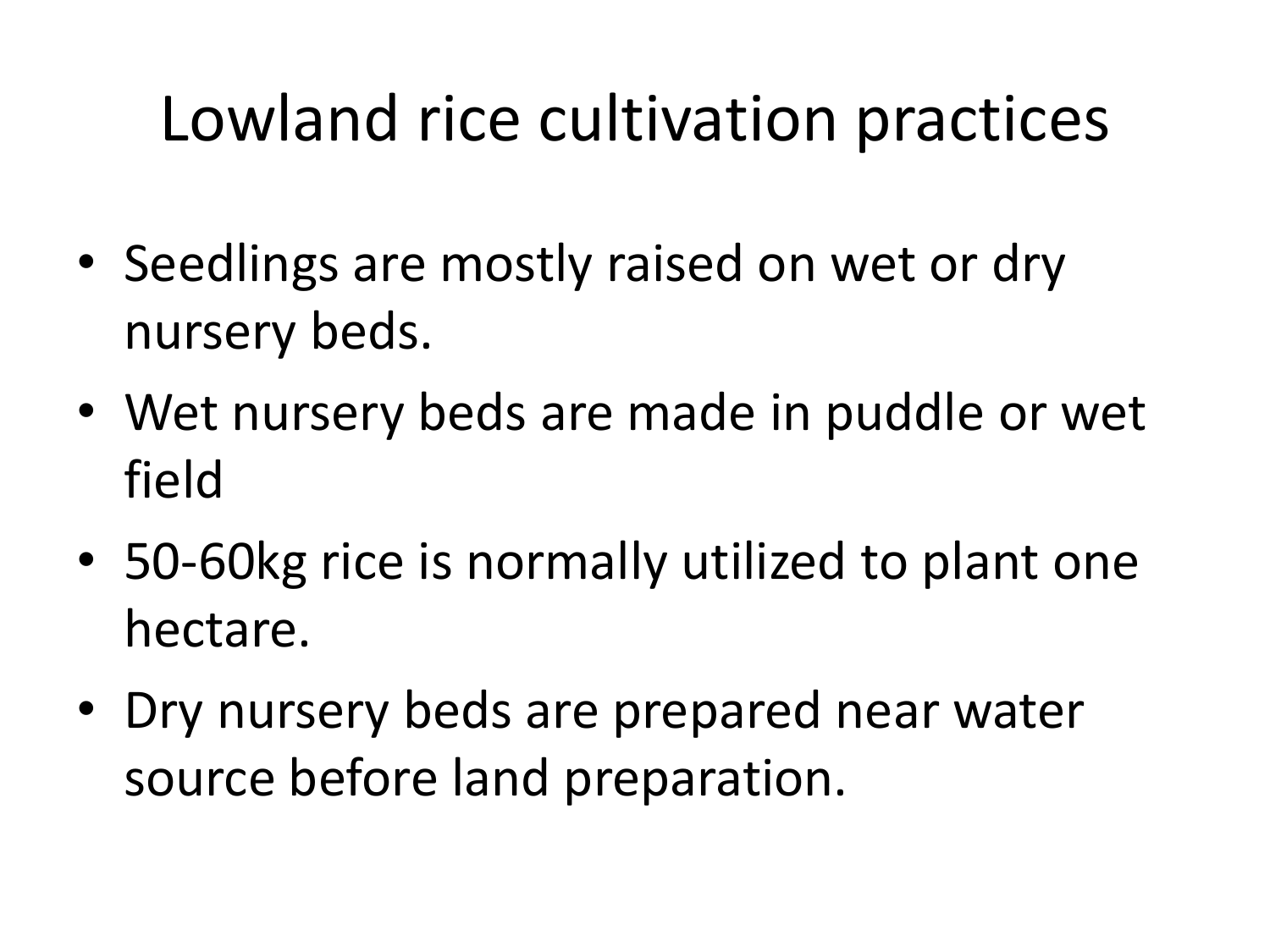#### Lowland rice cultivation practices continue

- Seeds are sown and covered with a thin layer of soil and watered until saturation for uniform germination.
- Further watering is applied as needed

• .

• In both cases the seedlings are ready for transplanting 20-30 days after sowing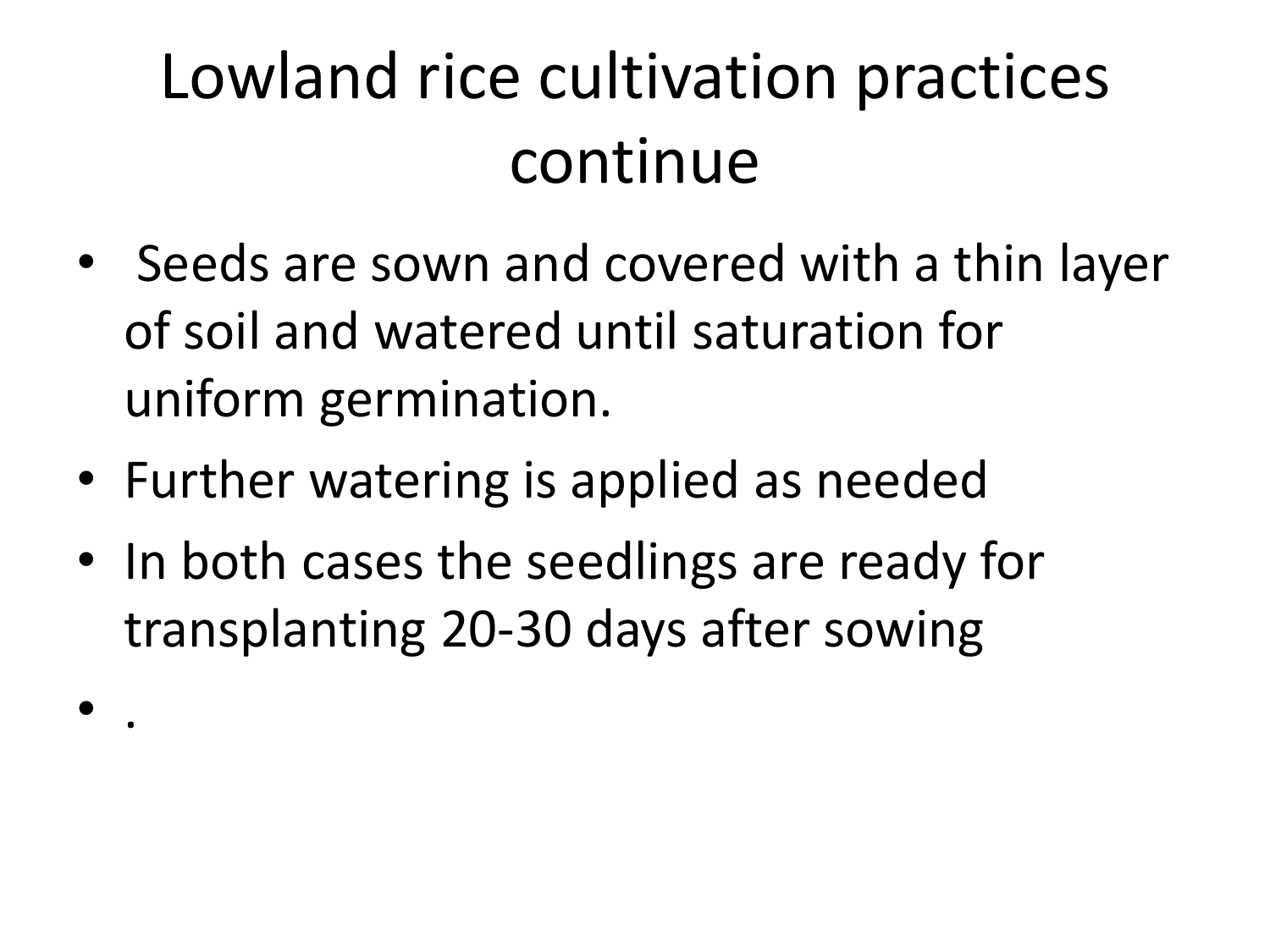### Transplanting

- Heavy tillering cultivars in field valley bottoms are wider spaced(30by30cm) than slightly tillering cultivars in upper sandy field soils(20by20cm) with 2-4 plants per hole.
- (500,000- 1,000,000plants/ha)
- Rice is a sole crop under lowland cropping condition.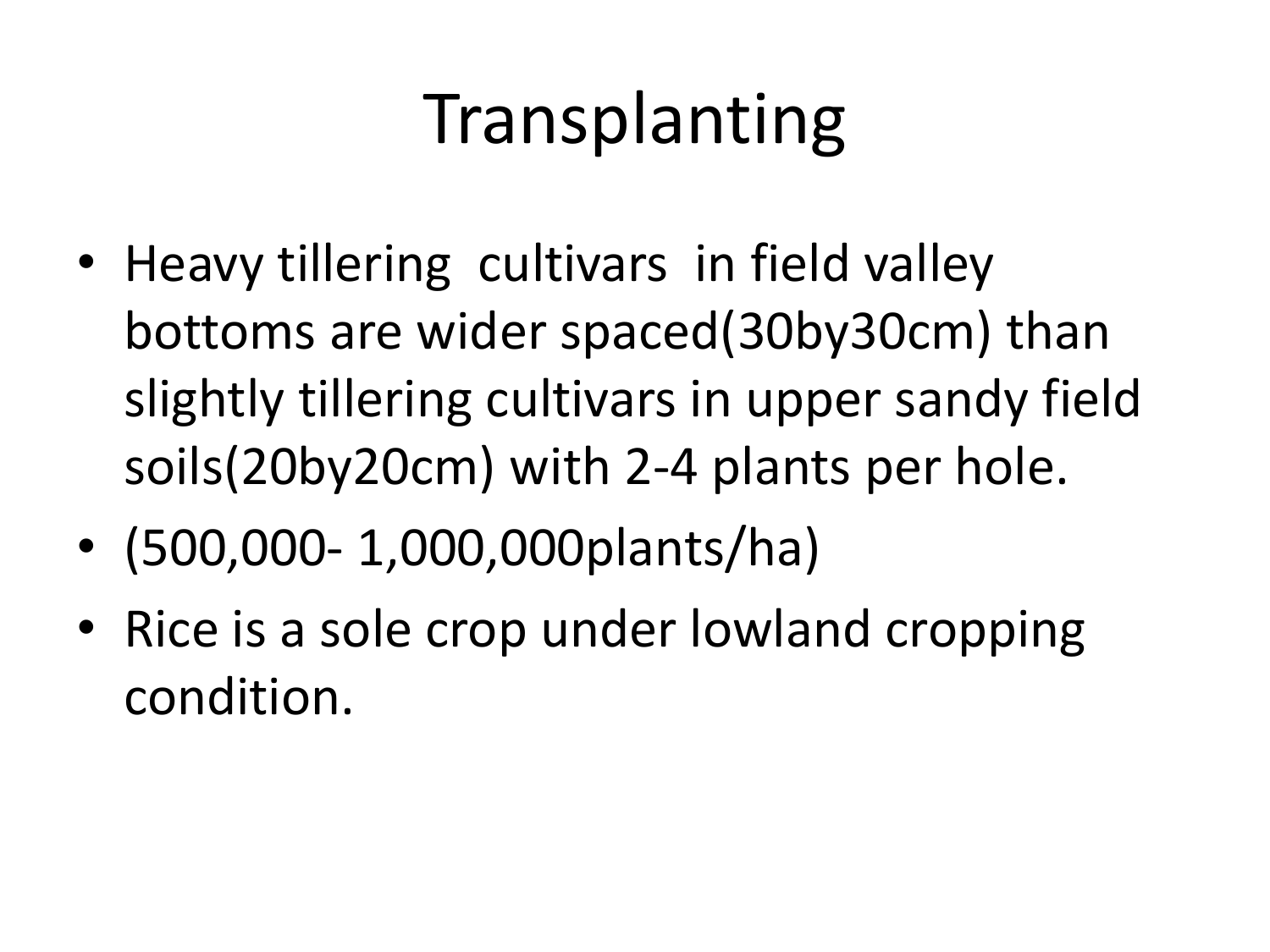#### Management

- Agronomy –Rice is diverse due to differences in cultivation system.
- Weeding is generally not needed in the first two weeks.
- Mechanical and chemical weeding are common practices in upland rice production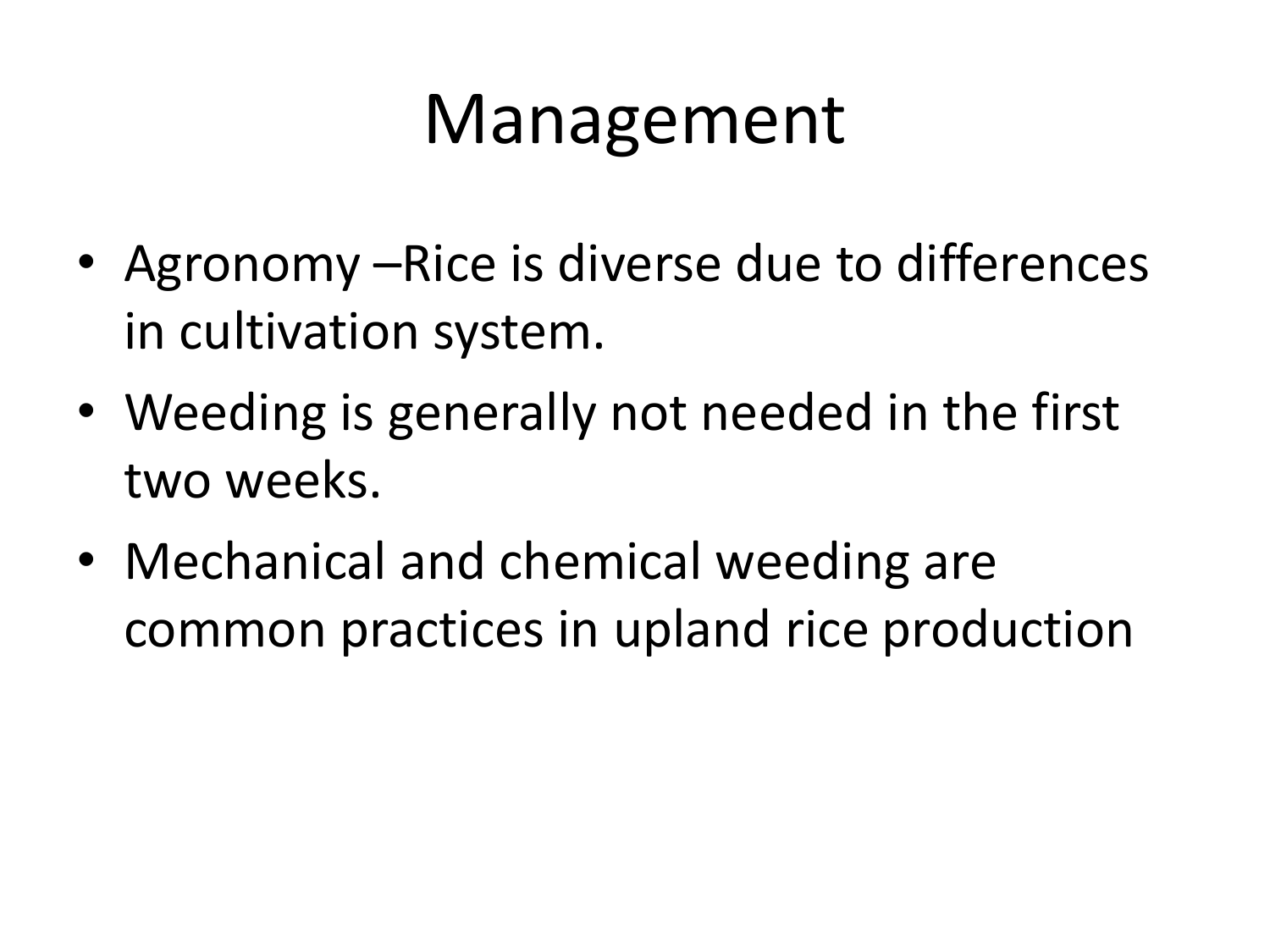#### Management continue.

- LOWLAND
- In the cultivation of lowland rice, the land is inundated from time of planting till approach of harvest.
- The water is supplied by flooding during the rainy season by growing crop in naturally swampy land or by controlled irrigation.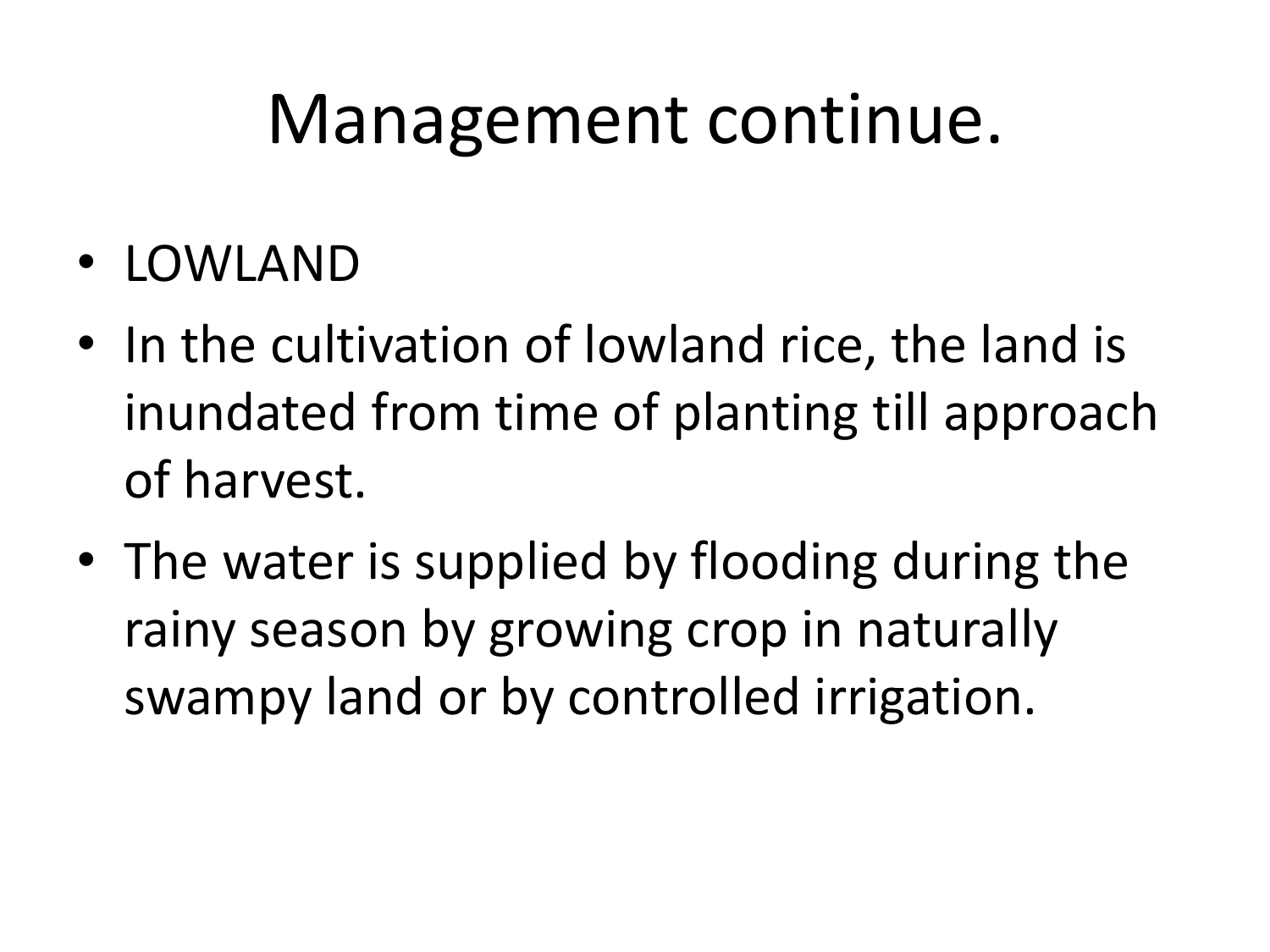### Mgt contd.

- Field may be drained temporarily to facilitate weeding and fertilizing.
- At flowering water level is gradually reduced until the field is almost dry at harvest.
- The period in which rice is most sensitive to water shortage is from 20 days before and 10days after flowering.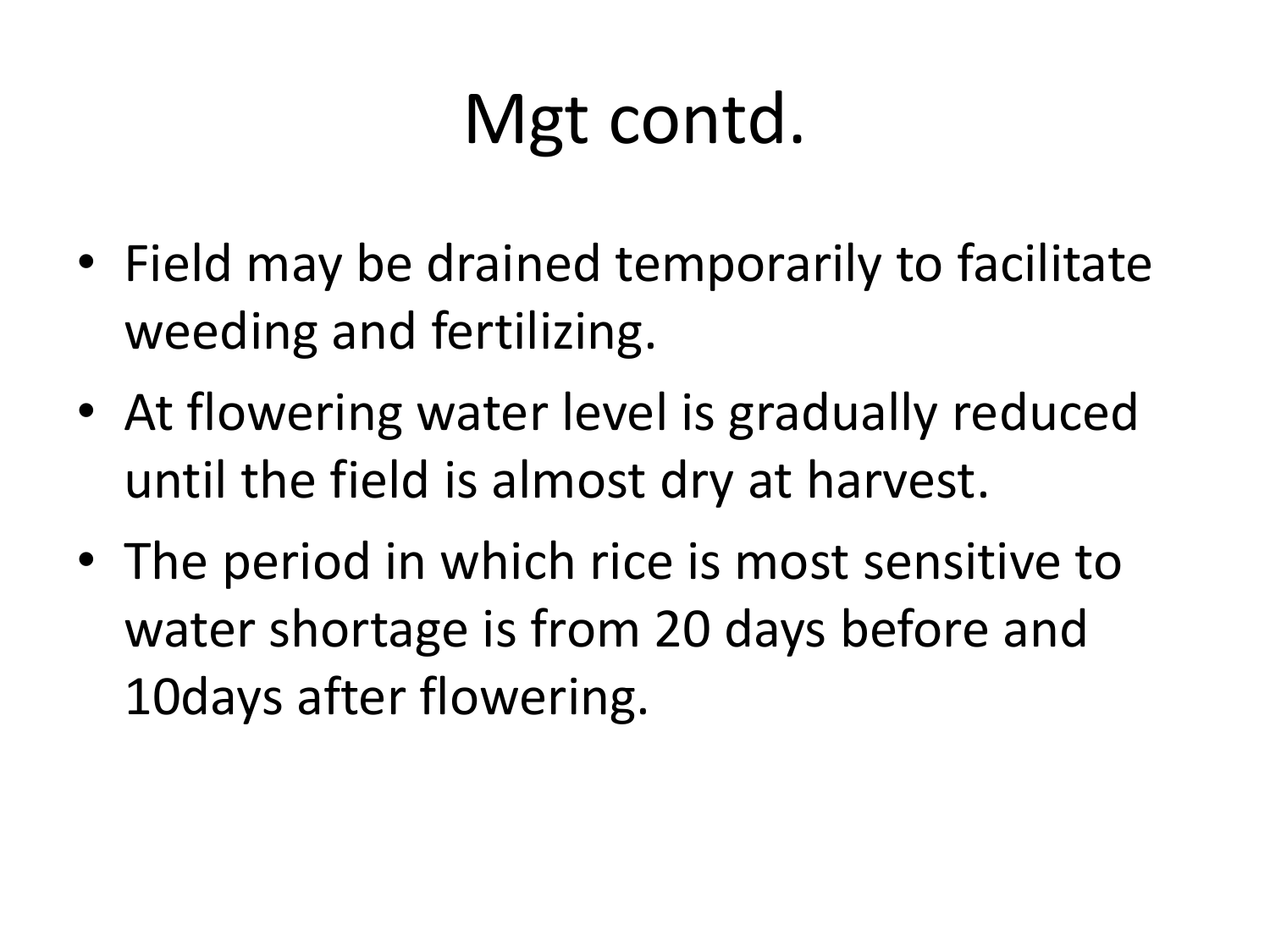#### Fertilizer requirement

- The amount of fertilizer used is ussually 60- 120kgN, 10-20kgP, 0- 30kgk\ha
- Fertilizer is broadcast by hand.
- N fertilizer is usssually top dressed before or at panicle initiation.
- The most common nutrient deficiency in rice are N,P, with K and S in limited areas and sometimes Silicon andZn in peaty soil.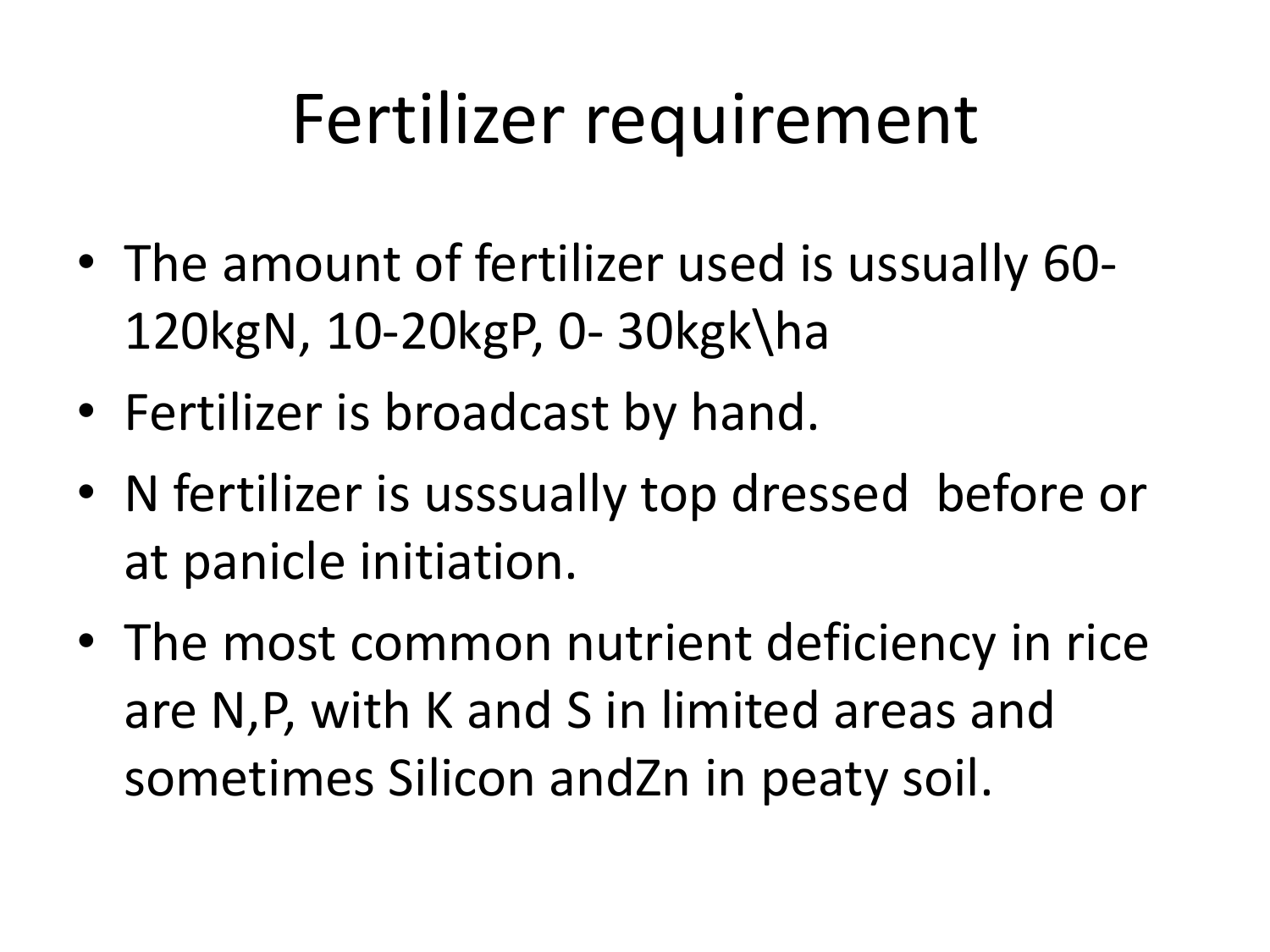#### Harvesting

- Grain should be harvested before it is fully matured(around 21 -24% moisture).usually about 30 days after flowering or when 90% of the grains are firm and do not have greenish tint.
- Harvesting are done by hand with the use of sickle and knife.
- Mechanical harvesters are rare in tropical Africa.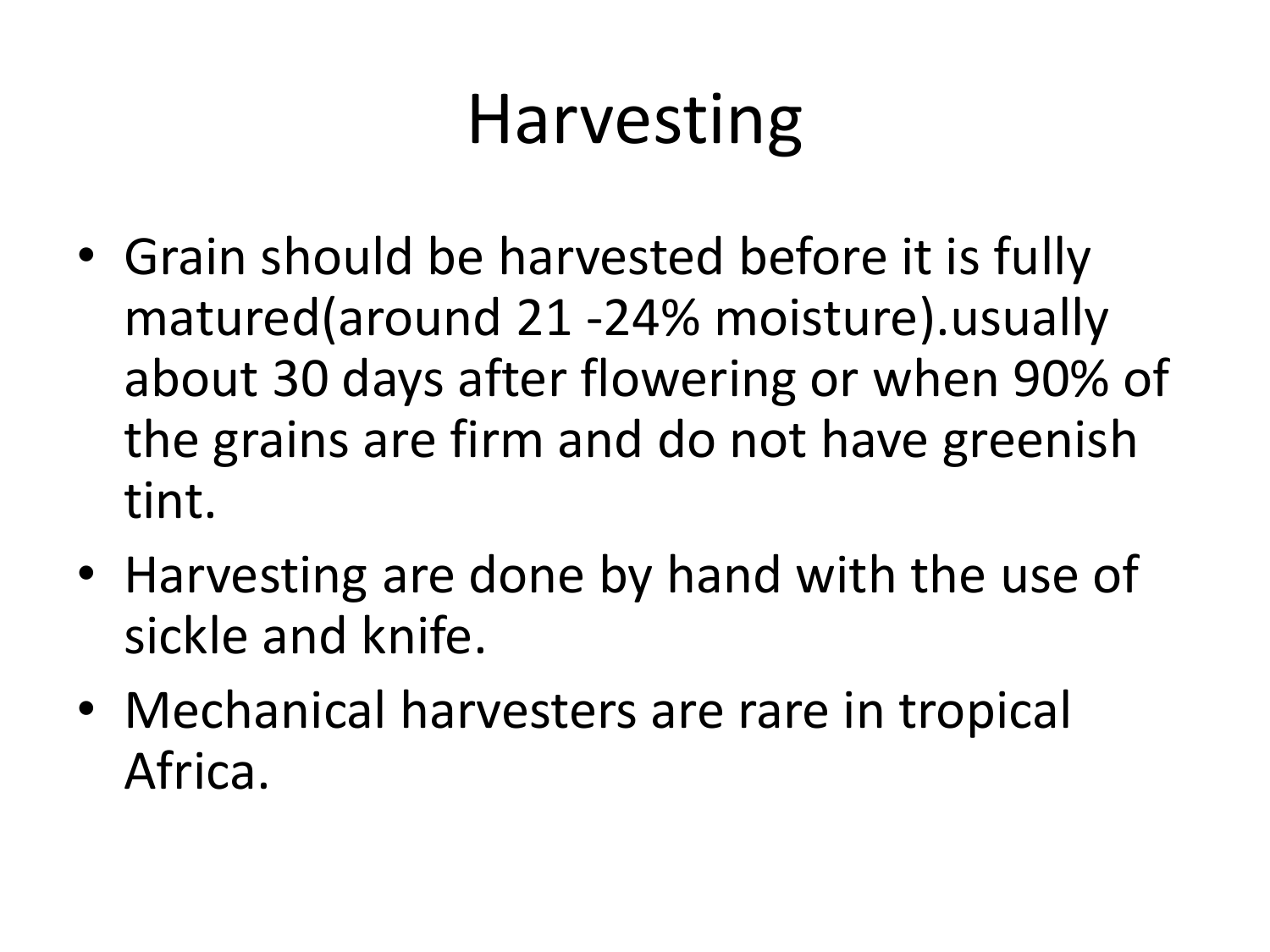# Yield

- Average rice yield are 1.4t\ha in tropical Africa,4.1t\ha in Asia.
- The yield of upland rice varies between 0.5 and1.5t/ha in tropical Africa
- HANDLING AFTER HARVEST
- Threshing done by beating the bundles on stone or drum
- It can also be done by beating the panicle with wooden stick on a canvas.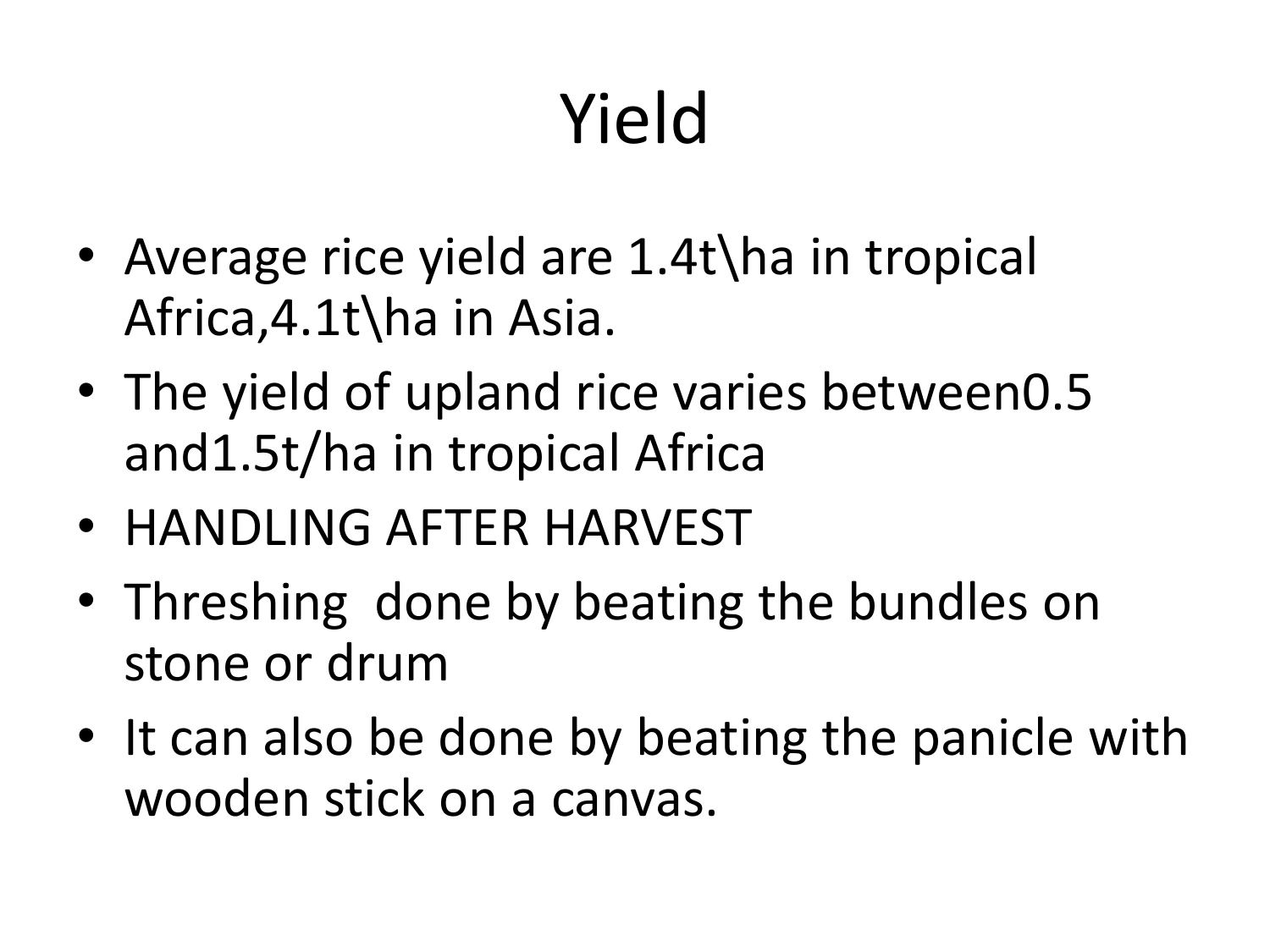## Handling contd.

- Winnowing it is achieved by shaking and tossing of the grain on a basket work tray with a narrow rim.
- DRYING
- Drying is necessary to prevent germination and rapid loss of quality.
- STORAGE
- Optimum moisture content for storage is 12.5%.Rice grain is mostly stored in jute bag, sacks after drying.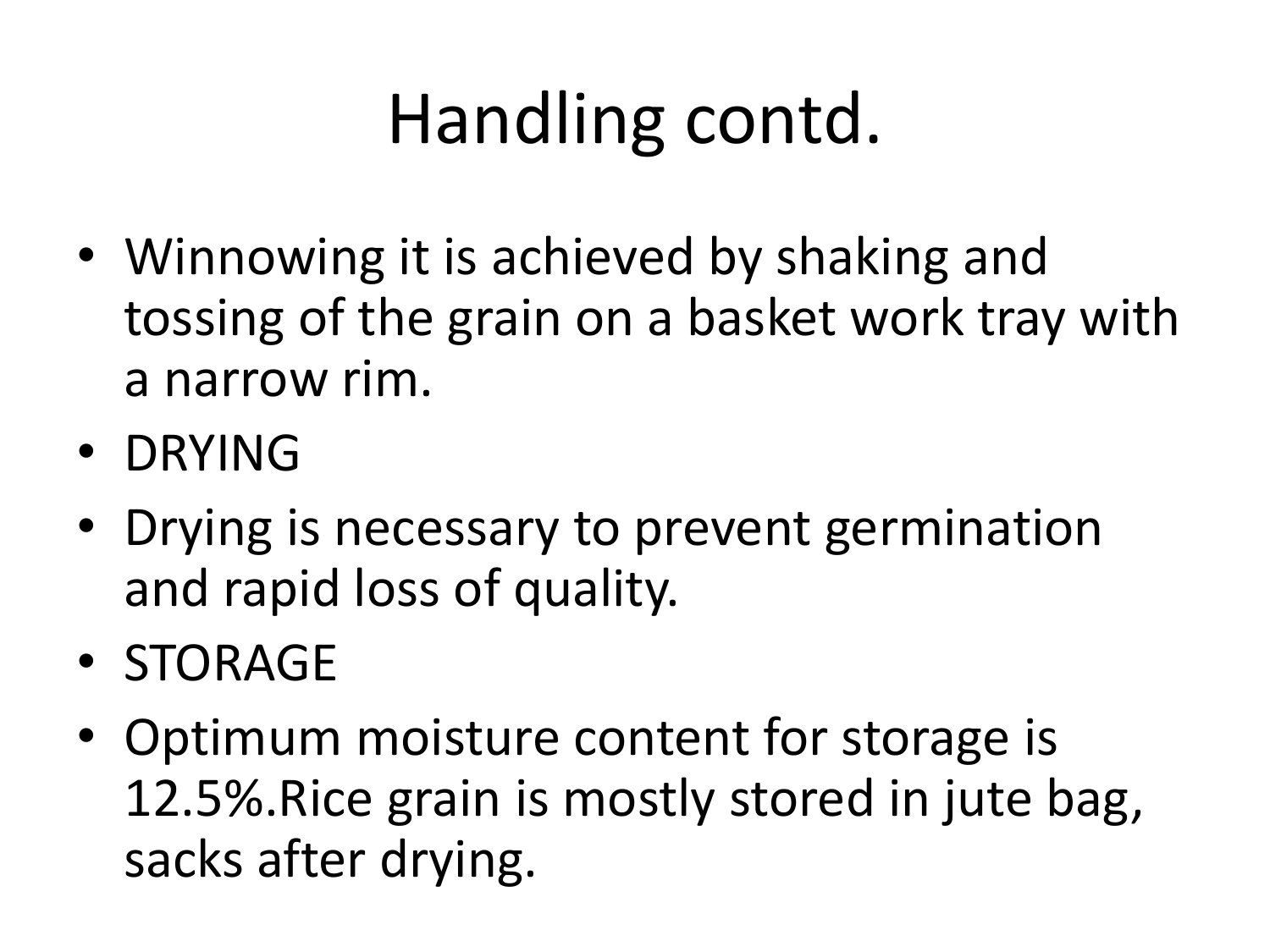# Parboiling

- This is done before milling to improve the nutrient content as well as reducing breakage during milling.
- MILLING
- The essence of milling is to avoid breaking kernel because whole kernel commands higher price
- The husked or hulled rice is usually called brown rice. milling is done to remove the husk.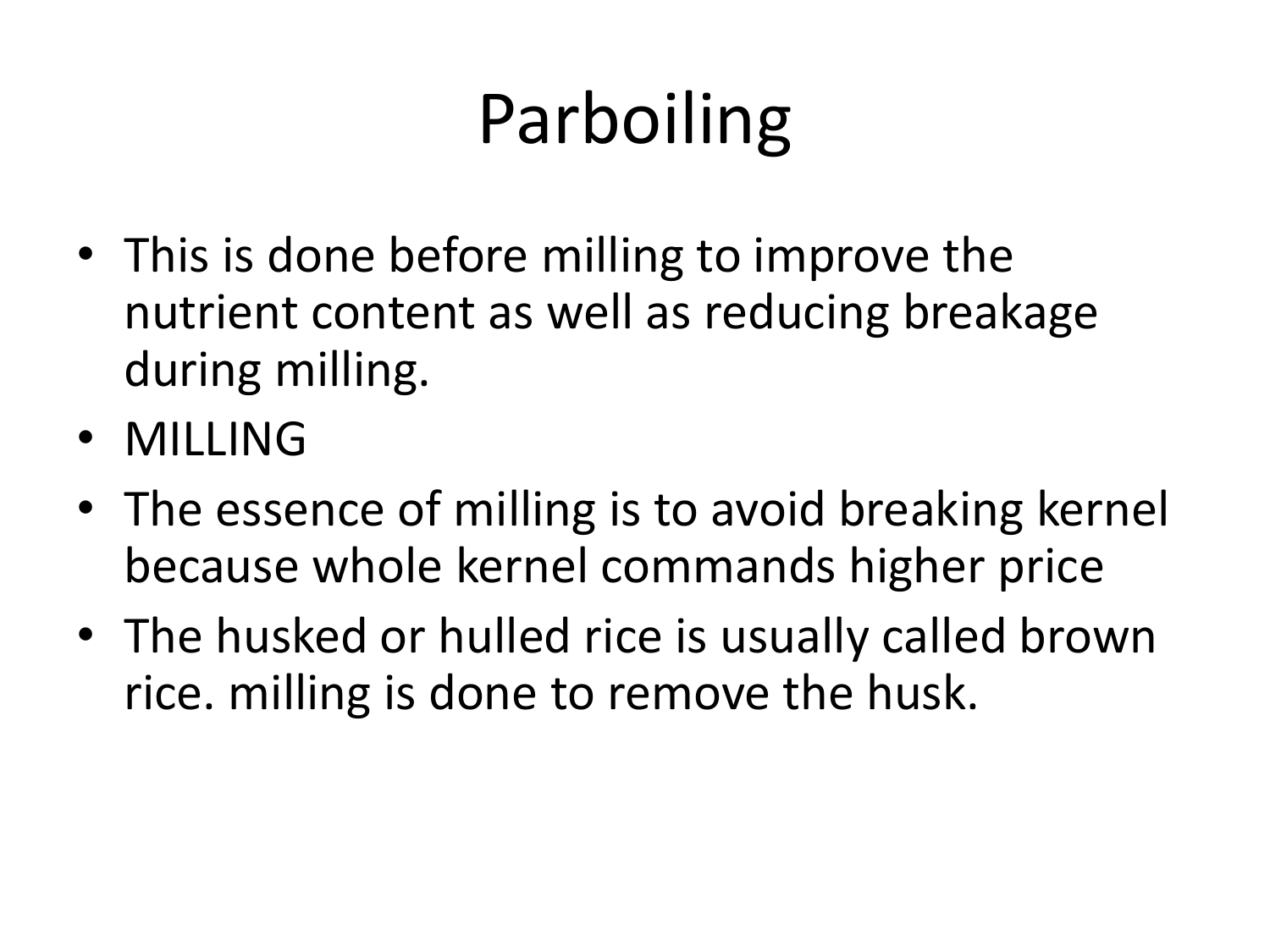#### DISEASES

- Rice blast(pyricularia oriza)
- Bacteria blight (Xanthomonas oriza)
- Brown spot (Cochlobolus myabeanus)
- PESTS
- White stem borer (Maliarpha separatella)
- Pink stem borer(Sesemia spp)
- Gall midge maggot ( Oseolia orizyvora)